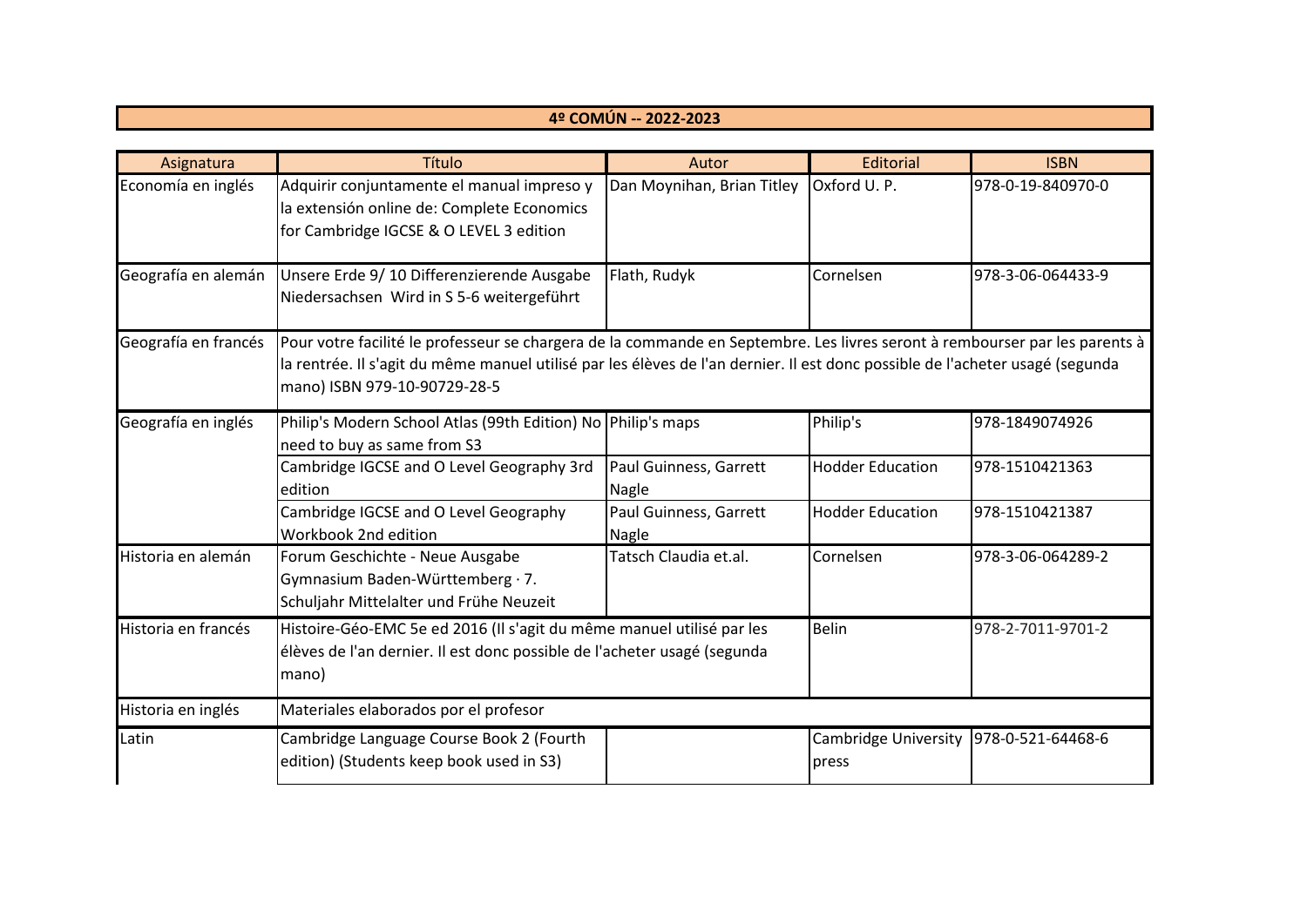|                 | Cambridge Language Course Book 3 (Fourth edition) (the country of the<br>seller is not important, as all editions are in English! - no importa la<br>proveniencia del vendedor, ya que todos los libros están en inglés) |                                                    | Cambridge University 978-0-521-79794-8<br>press |                                                |
|-----------------|--------------------------------------------------------------------------------------------------------------------------------------------------------------------------------------------------------------------------|----------------------------------------------------|-------------------------------------------------|------------------------------------------------|
| LI - Danés      | Kontakt lærer                                                                                                                                                                                                            |                                                    |                                                 |                                                |
| LI - Eslovaco   | Nový Slovenský jazyk 9.ročník-1.časť                                                                                                                                                                                     |                                                    |                                                 | Orbis Pictus Istropolita Publicacion pendiente |
|                 | Nový Slovenský jazyk 9. ročník-2.časť                                                                                                                                                                                    |                                                    |                                                 | Orbis Pictus Istropolita Publicacion pendiente |
|                 | Literatúra v pohode 9                                                                                                                                                                                                    |                                                    | Orbis Pictus Istropolita 978-8081802492         |                                                |
| LI - Estonio    | Peegel 3, eesti keele ôpik                                                                                                                                                                                               |                                                    | Koolibri                                        | 978-9985038314                                 |
|                 | Peegel 3, eesti keele töövihik                                                                                                                                                                                           |                                                    | Koolibri                                        | 978-9985011447                                 |
|                 | Labürint III. Kirjanduse õpik 9. klassile                                                                                                                                                                                |                                                    | Avita                                           | 978-9985-2-2015-3                              |
|                 | Labürint III. Kirjanduse töövihik 9. klassile                                                                                                                                                                            |                                                    | Avita                                           | 978-9985-2-2016-0                              |
| LI - Griego     | «Αντιγόνη» του Σοφοκλή                                                                                                                                                                                                   | μτφ Γεωργουσόπουλος                                | ΚΑΚΤΟΣ                                          | 978-9603520382                                 |
|                 | Νεοελληνική Γλώσσα Γ΄ Γυμνασίου:                                                                                                                                                                                         |                                                    |                                                 | 978-960-06-2771-8                              |
|                 | Κείμενα Νεοελλην. Λογοτεχνίας Γ΄ Γυμνασίου                                                                                                                                                                               |                                                    |                                                 | 978-960-06-2762-6                              |
|                 | Ο Ποπολάρος                                                                                                                                                                                                              | Γρηγόρης Ξενόπουλος                                | ΒΛΑΣΣΗΣ                                         | 9603020796                                     |
|                 | Ζητείται Ελπίς                                                                                                                                                                                                           | Αντώνης Σαμαράκης                                  | ΨΥΧΟΓΙΟΣ                                        | 978-618010316                                  |
| LI - Italiano   | Non è previsto alcun acquisto. Si adotterá<br>questo libro, le cui copie sono giá state<br>consegnate alla classe: I PROMESSI SPOSI<br>Edizione ridotta                                                                  | <b>ALESSANDRO MANZONI</b><br>Note di Lorenzo Rolla | <b>EDISCO Editrice</b>                          | 978-88-441-1924-9                              |
| LI - Neerlandés | Nieuw Nederlands 6e editie 2 havo/vwo leerboek (Dit is hetzelfde<br>handboek als in S3.)                                                                                                                                 |                                                    | Noordhoff                                       | 978-9001880699                                 |
|                 | Het diner                                                                                                                                                                                                                | H. Koch                                            | Anthos                                          | 978-9041416513                                 |
| LI - Polaco     | Materiały do nauki zapewnia nauczyciel.                                                                                                                                                                                  |                                                    |                                                 |                                                |
| LI - Portugués  | (PARA)TEXTOS - PORTUGUÊS - 9.º ANO                                                                                                                                                                                       | Vários                                             | Porto Editora                                   | 978-972-0-31708-7                              |
|                 | O Rapaz ao Fundo da Sala                                                                                                                                                                                                 | Onjali Q. Raúf                                     | Booksmile                                       | 978-9896685829                                 |
|                 | O fantasma de Canterville                                                                                                                                                                                                | O. Wilde                                           | Porto Editora                                   | 978-972-0-72695-7                              |
|                 | Peregrinação de Fernão Mendes Pinto                                                                                                                                                                                      | Adap. Aquilino Ribeiro                             | Porto Editora                                   | 978-972-0-72749-7                              |
|                 | Uma Visita Politicamente Incorrecta ao                                                                                                                                                                                   | <b>Alexandre Castro Caldas</b>                     | Editora Guerra & Paz                            | 978-9897020643                                 |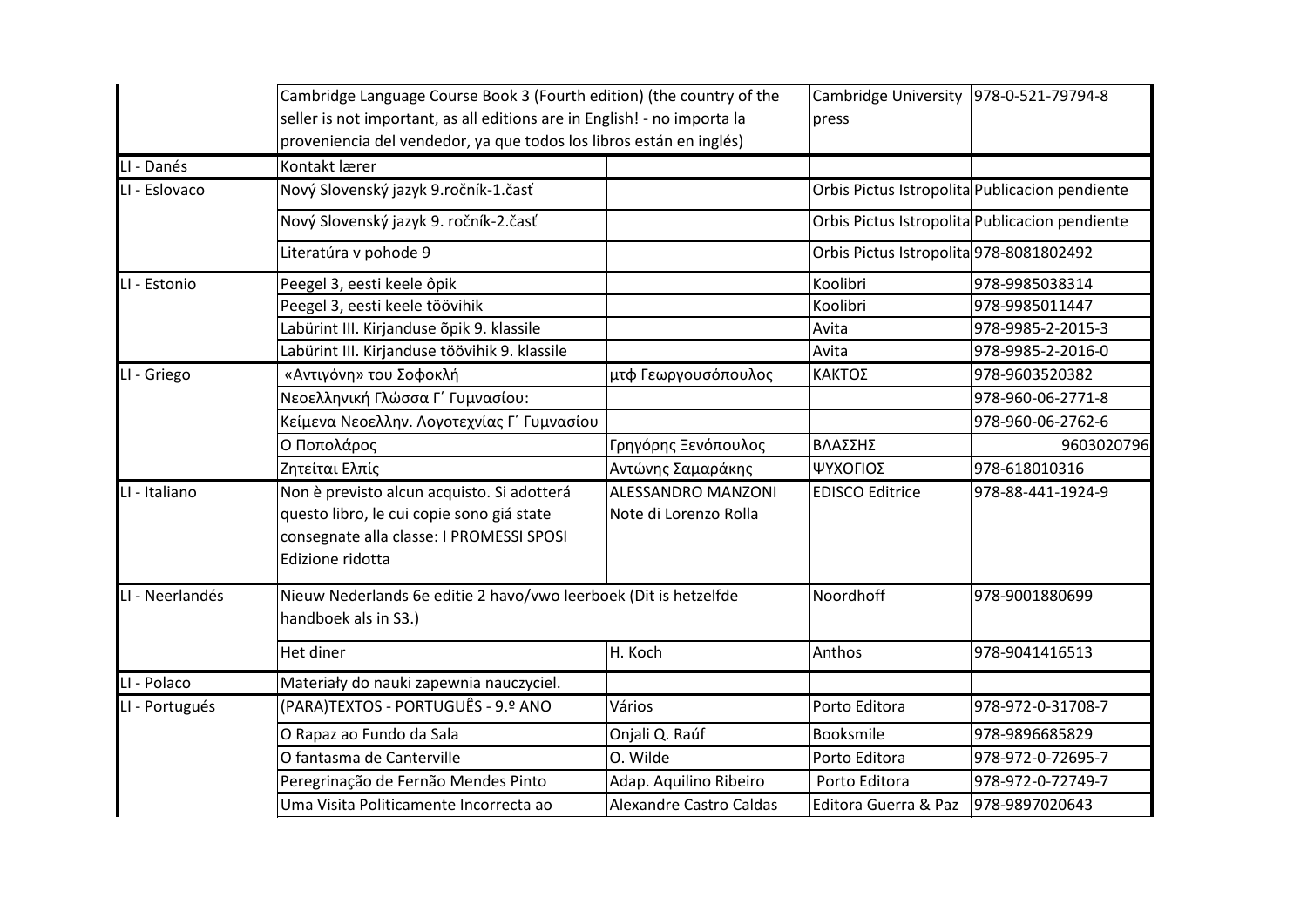|                | A Pérola                                                                                                 | John Steinbeck                                | Livros do Brasil    | 978-972-38-2922-8 |
|----------------|----------------------------------------------------------------------------------------------------------|-----------------------------------------------|---------------------|-------------------|
| LI - Sueco     | Kontakta undervisande lärare                                                                             |                                               |                     |                   |
| LII - Alemán   | Mit uns B1+ Kursbuch - Deutsch für<br>Jugendliche (sirve para S4 y S5)                                   | Anna Breitsameter et. al.                     | Hueber              | 978-3-19-001060-8 |
|                | Mit uns B1+ Arbeitsbuch - Deutsch für<br>Jugendliche (sirve para S4 y S5)                                | Anna Breitsameter et. al.                     | Hueber              | 978-3-19-011060-5 |
|                | Geni@l klick B1. Kursbuch mit 2 Audio-CDs<br>(libro utilizado en S3 - hay que conservarlo)               | Hrsg. von Fleer / Koenig                      | <b>Klett Verlag</b> | 978-3-12-605069-2 |
|                | Geni@l klick B1. Arbeitsbuch mit 2 Audio-CDs<br>(libro utilizado en S3 - hay que conservarlo)            | Hrsg. von Fleer, Koenig                       | <b>Klett Verlag</b> | 978-3-12-605070-8 |
| LII - Francés  | A PLUS 4 B1 Livre de l'élève                                                                             | Collectif                                     | Macmillan           | 978-84-17710-34-7 |
|                | A PLUS 4 B1 cahier d'activités                                                                           | Collectif                                     | Macmillan           | 978-84-17710-35-4 |
|                | Conserver la grammaire GRAMMAIRE FOCUS (le livre sera à conserver pour Hachette<br>les années suivantes) |                                               |                     | 978-2011559647    |
| LII - Inglés   | Dynamic 4 student's book                                                                                 | Paul Kelly                                    | Oxford University P | 978-0194166867    |
|                | Dynamic 4 workbook                                                                                       | Paul Kelly                                    | Oxford University P | 978-0194166966    |
|                | When using a second hand copy. Please make sure that the answers are not written in the book.            |                                               |                     |                   |
| LIII - Alemán  | Logisch! Neu A2 Kursbuch mit Audio-CD (libro<br>utilizado en S3, hay que conservarlo)                    | Ute Koithan, Theo Scherling Klett<br>et.al.   |                     | 978-3-12-605211-5 |
|                | Logisch! Neu A2 Arbeitsbuch mit Audio-CD<br>(libro utilizado en S3, hay que conservarlo)                 | Ute Koithan, Theo Scherling   Klett<br>et.al. |                     | 978-3-12-605212-2 |
| LIII - Español | Gente Joven 3 Nueva Edición Libro del alumno E. Alonso, et alii                                          |                                               | Difusión            | 978-8415846314    |
|                | Gente Joven 3 Nueva Edición Cuaderno de<br>ejercicios                                                    | E. Alonso, et alii                            | Difusión            | 978-8415846321    |
| LIII - Francés | Club Parachute 4 Pack élève                                                                              |                                               | Santillana          | 978-8490494035    |
|                | Club Parachute 4 Pack Cahier d'exercices                                                                 |                                               | Santillana          | 978-8490494042    |
|                | Les élèves gardent leur livres Club Parachute 3 achetés en S3                                            |                                               |                     |                   |
| LIII - Inglés  | Dynamic 2 student's book - Retain from S3                                                                | Cheryl Pelteret                               | Oxford U. Press     | 978-0194166829    |
|                | Dynamic 2 workbook Retain from S3                                                                        | <b>Cheryl Pelteret</b>                        | Oxford U. Press     | 978-0194166904    |